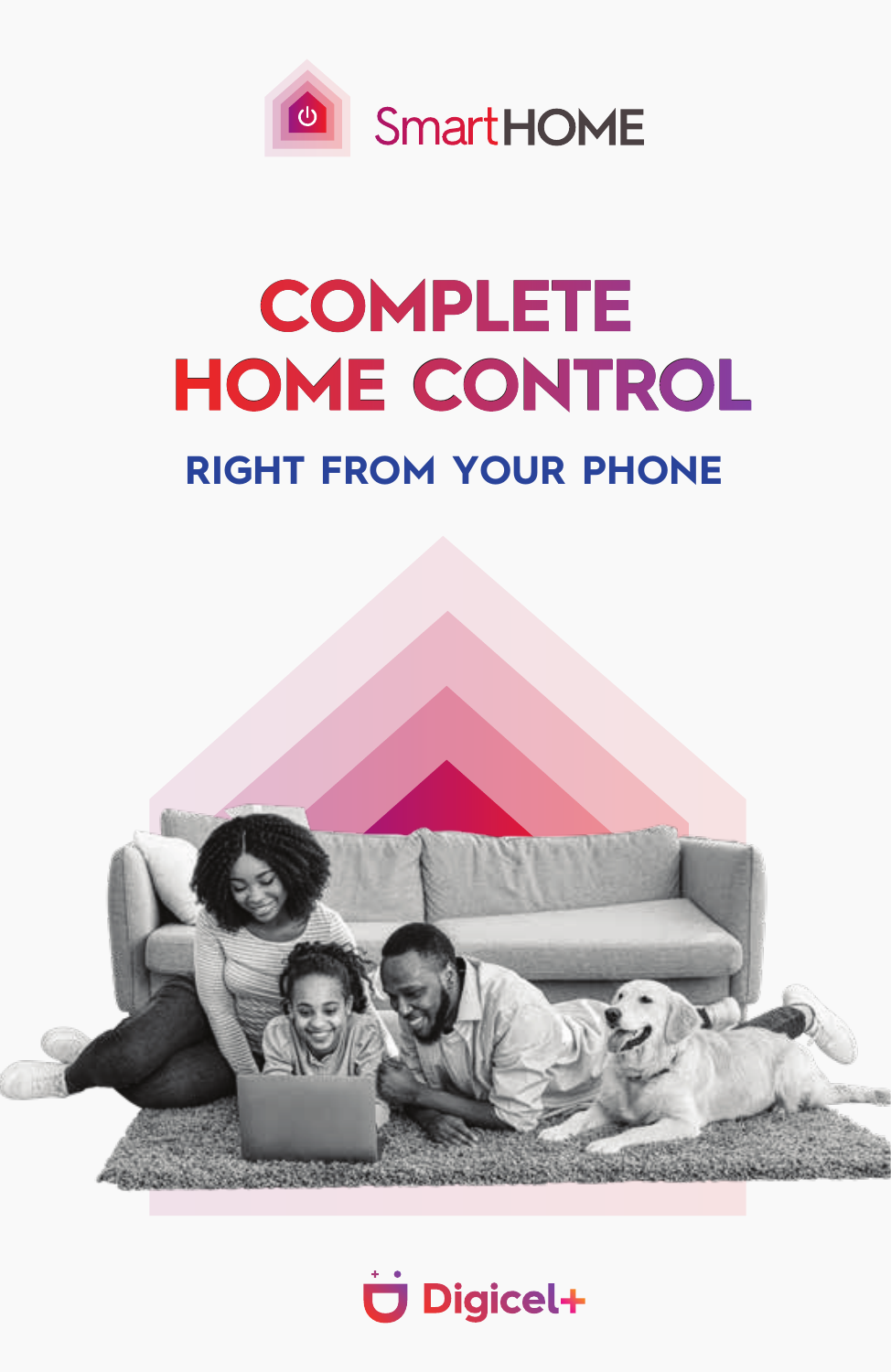## **The SmartHOME system that keeps you in touch and in control.**





#### **Stay protected and in the know**

Watch live video streaming and get instant alerts when doors or windows are opened – no matter where you are.



#### **Your home in your hands**

Quick and convenient access and control to your SmartHOME system from virtually anywhere.



#### **24/7 professional monitoring**

We'll monitor your home for alarms, smoke or water leaks to notify you and the emergency services as needed.



#### **Home control from anywhere**

The SmartHOME mobile app gives quick and convenient access to your whole system, so you can have complete control from virtually anywhere. The app turns your smartphone or tablet into a home control centre in the palm of your hand.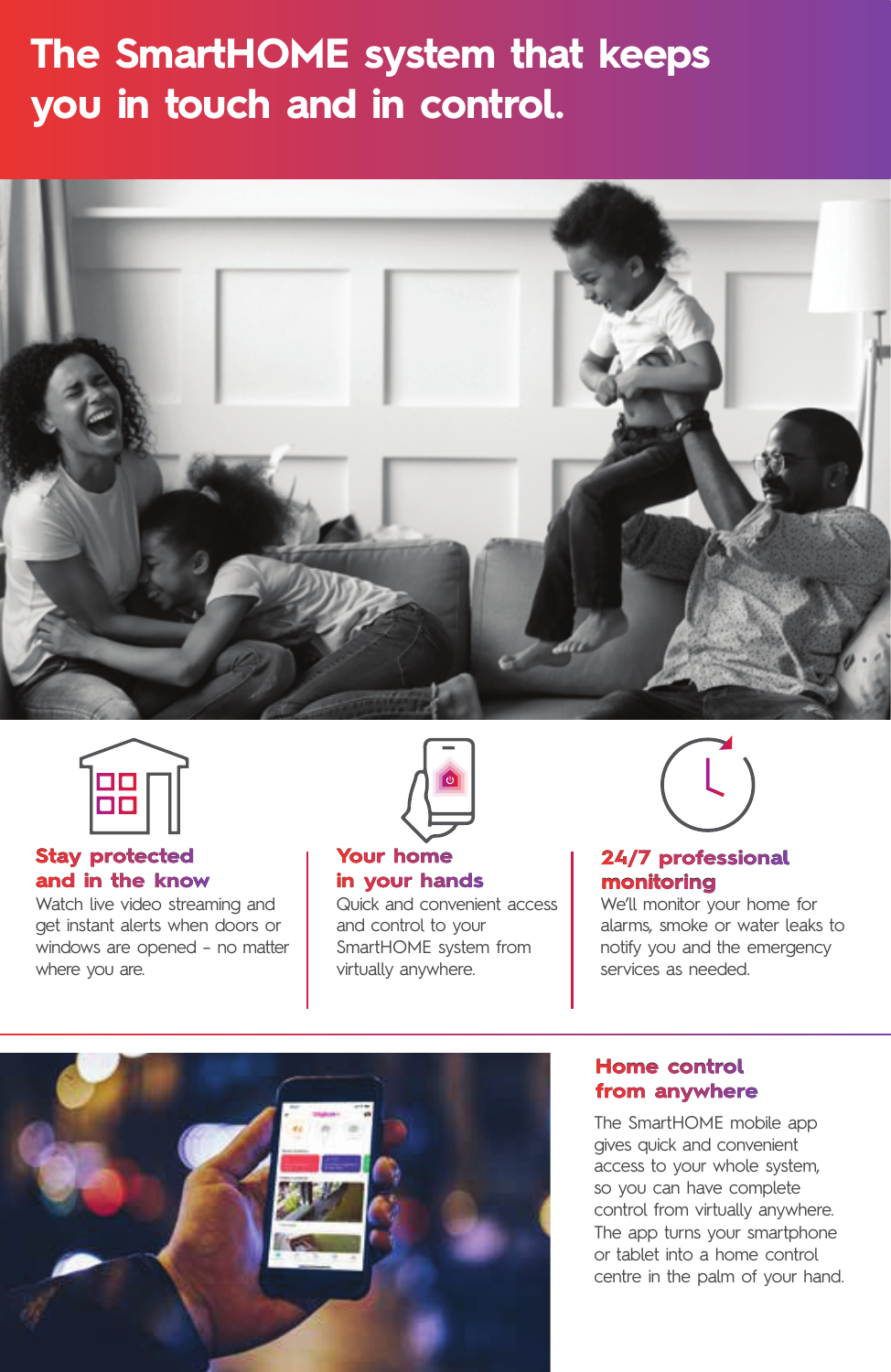#### **Peace of mind**

Make sure the kids got home on time, check in on contractors, or see how your pets are behaving, all through live streaming video or with in-app alerts.





#### **Come home to comfort**

Prepare your home for your arrival by automatically disarming and turning on the lights.

#### **Safe at home and away**

Digicel SmartHOME provides complete peace of mind. Whenever a security event occurs, such as an opened door, an alarm is triggered and we contact you right away so that you can make the appropriate response.





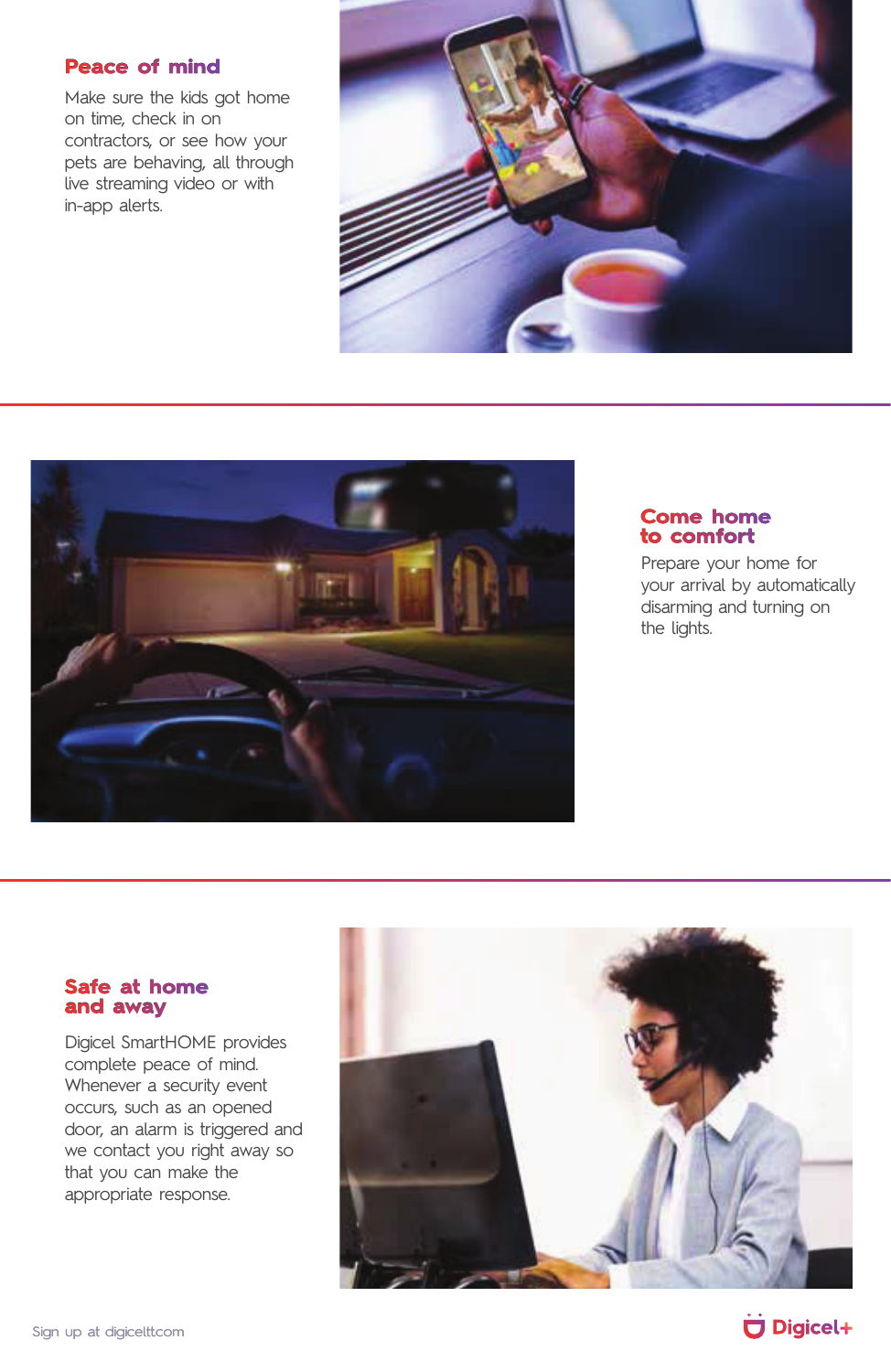# **SUPERIOR HOME SECURITY**

## **Packages Start as Low as TT99**

## **SMART HOME BASIC**

### **TT99 Plus + \$2,399 One-time equipment purchase. VAT Inclusive**

**Mobile App**

**24/7 Security Monitoring** with Public Response

**Security Gateway Quantity: 1** 

**Door/Window Sensor Quantity: 1** 

**Motion Sensor Quantity: 1** 

**Key Fob** Quantity: 1

#### **Equipment Upgrades**

| Add                   | <b>Unit Price</b> |
|-----------------------|-------------------|
| Indoor/Outdoor Camera | \$319             |
| Door/Window Contact   | \$165             |

## **SMART HOME STARTER**

**TT249**

**VAT Inclusive**

**Mobile App**

**24/7 Security Monitoring** with Public Response

**Security Gateway Quantity: 1** 

**Door/Window Sensor Quantity: 1** 

**Motion Sensor Quantity: 1** 

**Key Fob** Quantity: 1

**Smart Wi-Fi AP Quantity: 1** 

#### **Equipment Upgrades**

| Add                   | <b>Unit Price</b> |
|-----------------------|-------------------|
| Indoor/Outdoor Camera | \$319             |
| Door/Window Contact   | \$165             |

## **SMART HOME PRO**

# **TT375**

**VAT Inclusive**

#### **Mobile App**

**24/7 Security Monitoring with** Public Response

**Security Gateway Quantity: 1** 

**Door/Window Sensor Quantity: 4** 

**Motion Sensor Quantity: 1** 

**Key Fob** Quantity: 1

**Indoor/Outdoor Camera Quantity: 2** 

**Smart Wi-Fi AP Quantity: 1** 

#### **Equipment Upgrades**

**Add Unit Price Flood Sensor \$449 Smart Power Switch \$319**



## **NATIONWIDE PEGASUS RAPID RESPONSE**

- **RAPID ARMED RESPONSE**
- **WEEKLY PATROL VISITS IN YOUR 1ST MONTH OF SIGN UP**
- **SECURITY RISK ASSESSMENT OF YOUR PREMISES**
- **HOME PROTECTION SIGNAGE**

**\$180/mth**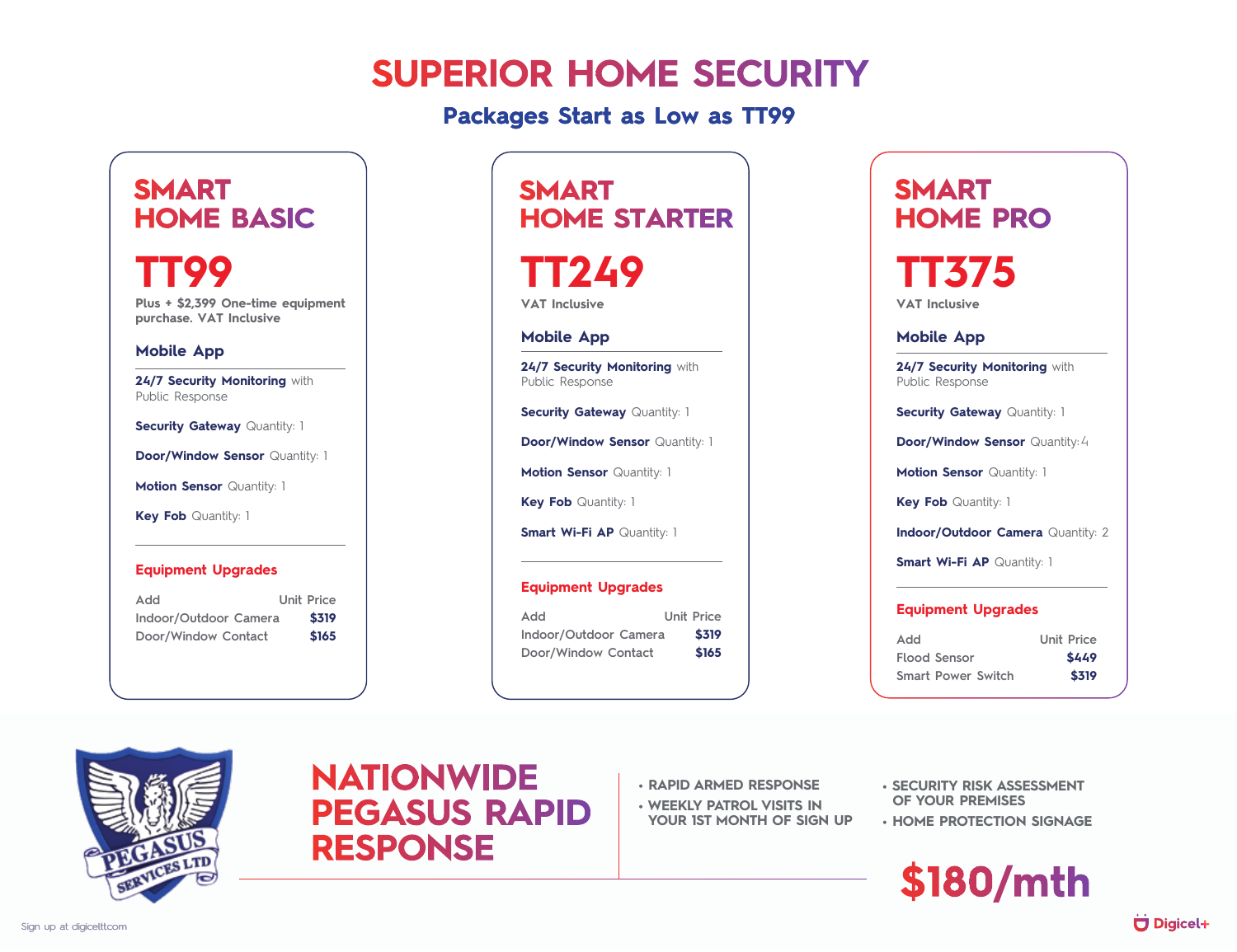# **Customise Your Package With Additional Devices**

### **Controls**



#### **Remote Key Fob**

Assign each fob a user to see who armed + disarmed your system. Works up to 100 feet from the gateway. Give temporary access to neighbours, contractors, babysitters, etc. Set your 4th button as a panic button to trigger your alarm and alert the monitoring centre without sounding your alarm.

### **\$149**

### **Automation**



#### **Smart Home Power Switch**

Use our automation engine to turn lamps on when it is dark out & you aren't home. Manually control the outlet through the app so you can turn it on & off on-demand. Works in any standard power outlet.





#### **Indoor Motion Sensor with Wide Angle Camera** Capture motion and images with this

multi-purpose sensor. Takes three photos when motion is detected while system is armed. Built-in flash allows you to see in low-light conditions.

**\$829**

**Water Leak Sensor with sensing cable** Receive an alert on your phone as soon as water is detected. 85-decibel siren. Use the included optional cable to increase your detection radius. Sounds loudly when water is detected so you don't miss the alert if you aren't by your phone. **\$449**



**Cameras**

**Indoor/Outdoor Camera** Wi-Fi connected. Full-colour, low-light vision. Two-way voice enabled. IP65-rated weatherproof housing. Person detection & activity zones.

**\$319**





#### **Indoor Motion Sensor (No Camera)**

110° field of view and 35 feet of detection range. Two sensitivity levels allow you control detection and use the setting that best meet your needs.





#### **Wi-Fi that follows you**

Say "Hi" to smart Wi-Fi and enjoy a seamless Wi-Fi as you move around your home.





#### **Mini Door/Window Sensor**

Set up your system so you receive mobile alerts any time a door is opened & closed. Name each device so you know exactly which door was opened. Use door openings & closings as triggers for smart home automations. View your open & close history right on your timeline within our app.